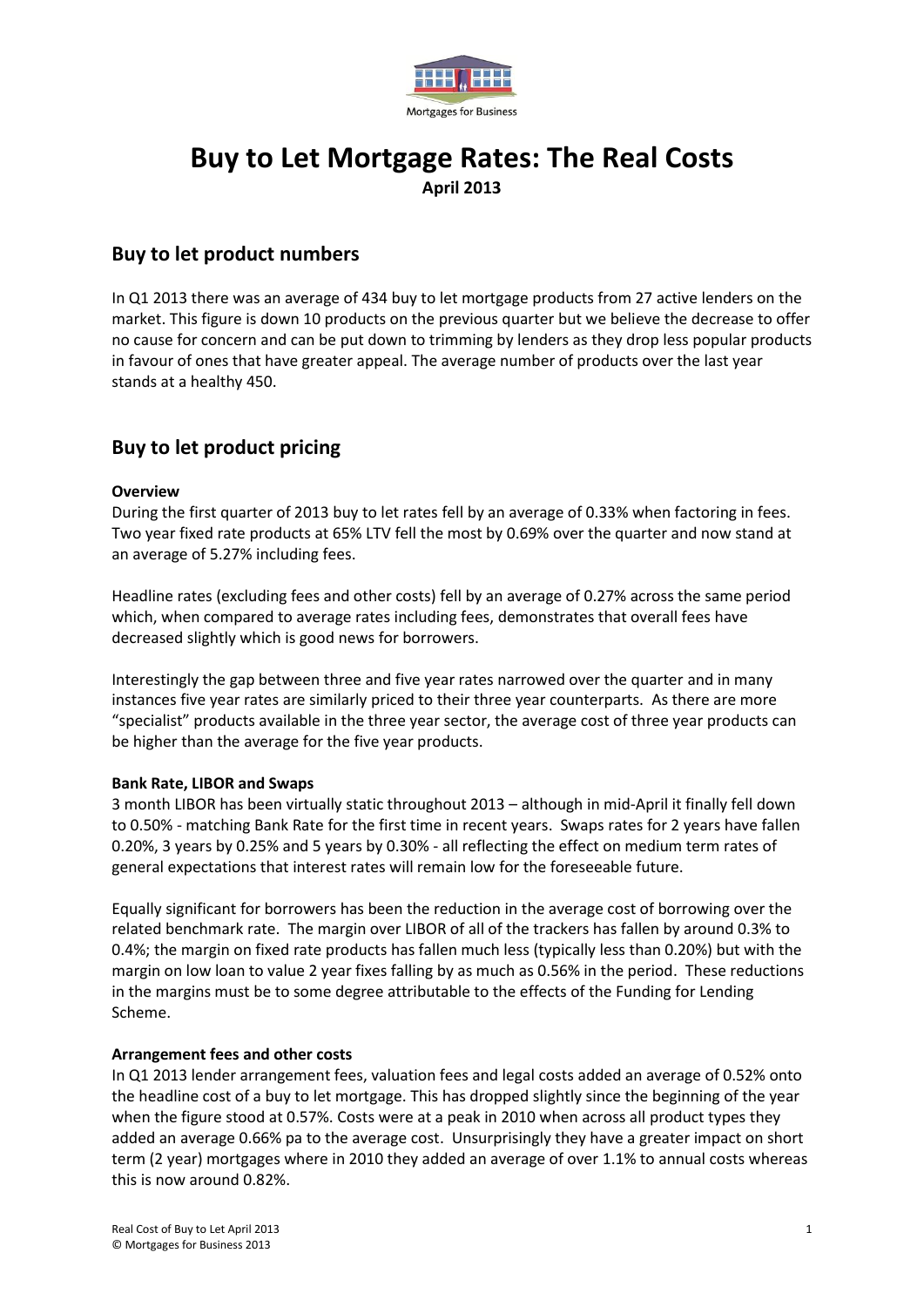

Of the buy to let mortgage products available in Q1 2013, 9% had no lender arrangement fee. This figure is up 1% on the previous quarter. 43% of products had percentage-based lender arrangement fees of between 1-3% compared to Q4 2012 when 46% of buy to let mortgage products carried a percentage-based fee. Nearly half (48%) of all buy to let products had a flat lender arrangement fee, up 2% on the previous quarter. The average flat fee is now £1,534, down £24 on Q4 2013. Overall these figures are good news for borrowers and demonstrate that competition between lenders has intensified.



# **Methodology**

In order to track buy to let interest rates, 12 "standard" product ranges have selected. These are two, three and five year fixed rate and discounted/tracker mortgage products at 65% and 75% loan to value. Life time tracker products have also been incorporated into the results for each of the above periods for the discount/tracker products.

# **Fees inclusive graphs**

The total cost of the mortgage (including lender arrangement fees, valuation fees and legal fees) have been calculated over the period of the discount or fixed rate and this has been used to generate an annualised cost over that period. Calculations have been based on a "standard" mortgage of £150,000. NB this result can be markedly different from the APR measurement legislated by the FSA; the APR fails to recognise the effect on borrowing costs of borrowers remortgaging once the period of the discount or fix have expired.

If individual mortgage products offered "free" arrangement fees, valuations or legal fees this has been recognised in the calculations of costs for those products.

By including these costs we have produced indices that more accurately reflect the costs of taking on a buy to let mortgage without distortions caused by the way that lenders have structured fees on their products to meet marketing requirements.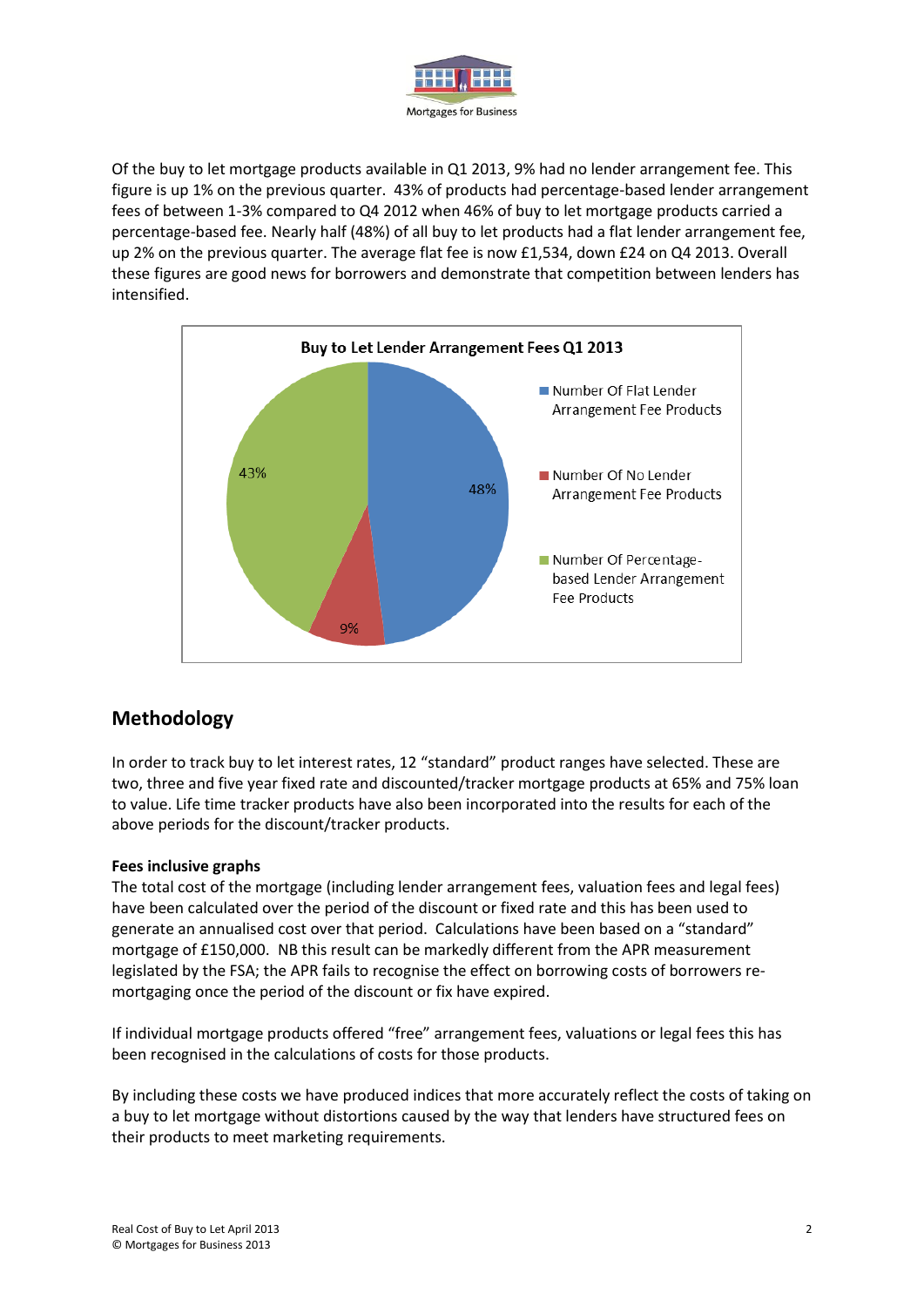

Costs have been calculated from our database of over 16,000 buy to let products held within our mortgage products sourcing system – Mortgage Flow. The results shown reflect the average cost calculated based on products available on each day since January 2008.

Where short term (< 1 week) withdrawals of products have occurred, the results have been adjusted to eliminate anomalous peaks and troughs in the average rates shown. At any time when there were no products available from lenders in a given category this shows as an average cost of nil for the period.

The resultant interest rates for discount and tracker products have been compared to the daily 3 month sterling LIBOR cost generated by the British Bankers Association.

The resultant interest rates for fixed rate products have been compared to the sterling interest rate swap costs for the related period.

### **Headline rates graphs**

These graphs follow the traditional method of tracking only the average headline rate of buy to let mortgage products over time which belies the true costs involved. This data has been produced to demonstrate the effects of set up costs.

In all graphs, at any time when there were no products available from lenders in a given category this shows as an average cost of nil for the period.

#### **Understanding interest rate swaps**

Interest rate swaps help companies, portfolio managers and banks to manage cash flows by fixing interest payments over time. An interest rate swap is a contract to exchange floating payments linked to an interest rate for fixed payments, and is generally used to manage exposure to fluctuations in interest rates.

In an interest rate swap transaction, the parties to the transaction exchange or "swap" two types of interest payments – one a fixed rate, the other a floating rate – over the lifetime of the deal. The swap rate is the cost of switching from a floating rate to a fixed rate. The floating rate is typically determined by the three-month London Interbank Offered Rate used as a benchmark for floating rate mortgages and loans.

#### **Tables**

- 1a-c 2 year discount and tracker rate (page 4)
- 2a-c 3 year discount and tracker rate (page 5)
- 3a-c 5 year discount and tracker rate (page 6
- 4a-c 2 year fixed rate (page 7)
- 5a-c 3 year fixed rate (page 8)
- 6a-c 5 year fixed rate (page 9)
- 7 Swap rates (page 10)
- 8 Effect of costs on buy to let mortgage rates (page 11)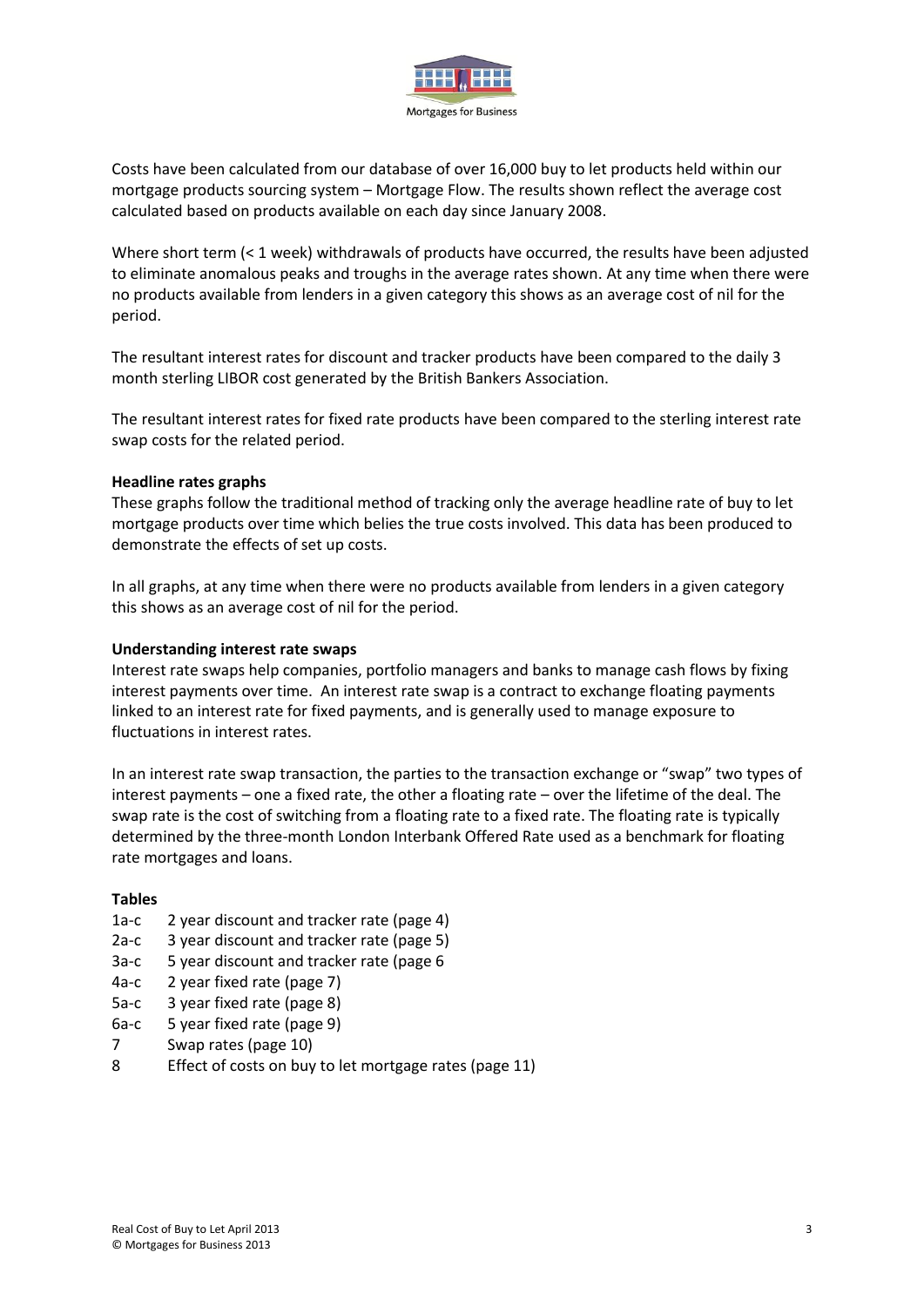



02-Jan-13 Table 1c 02-Feb-13

NB: 3 month LIBOR has been only marginally above 0.5% throughout 2013 and so cannot be split from the line for Bank Rate.

02-Apr-13

02-Mar-13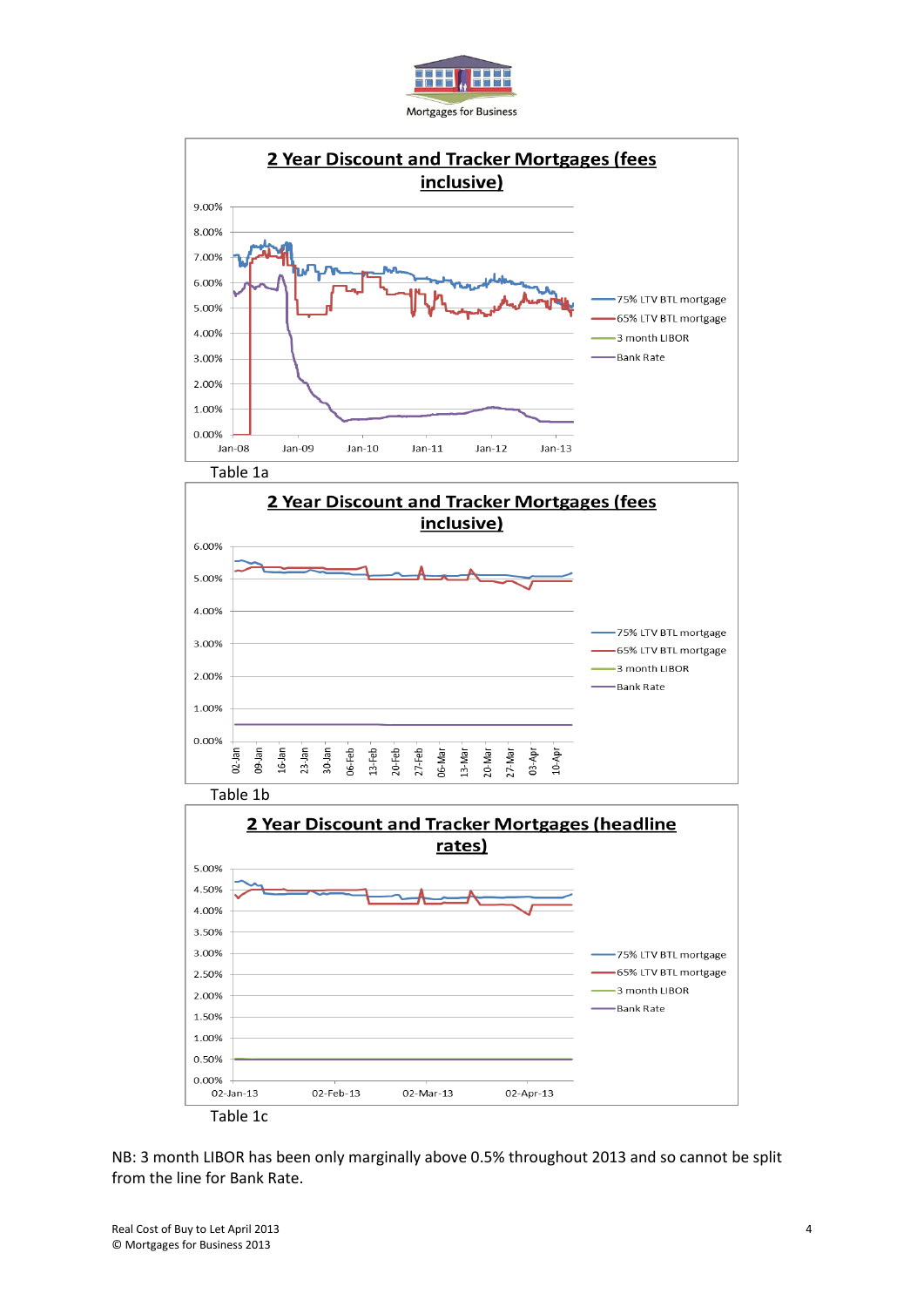



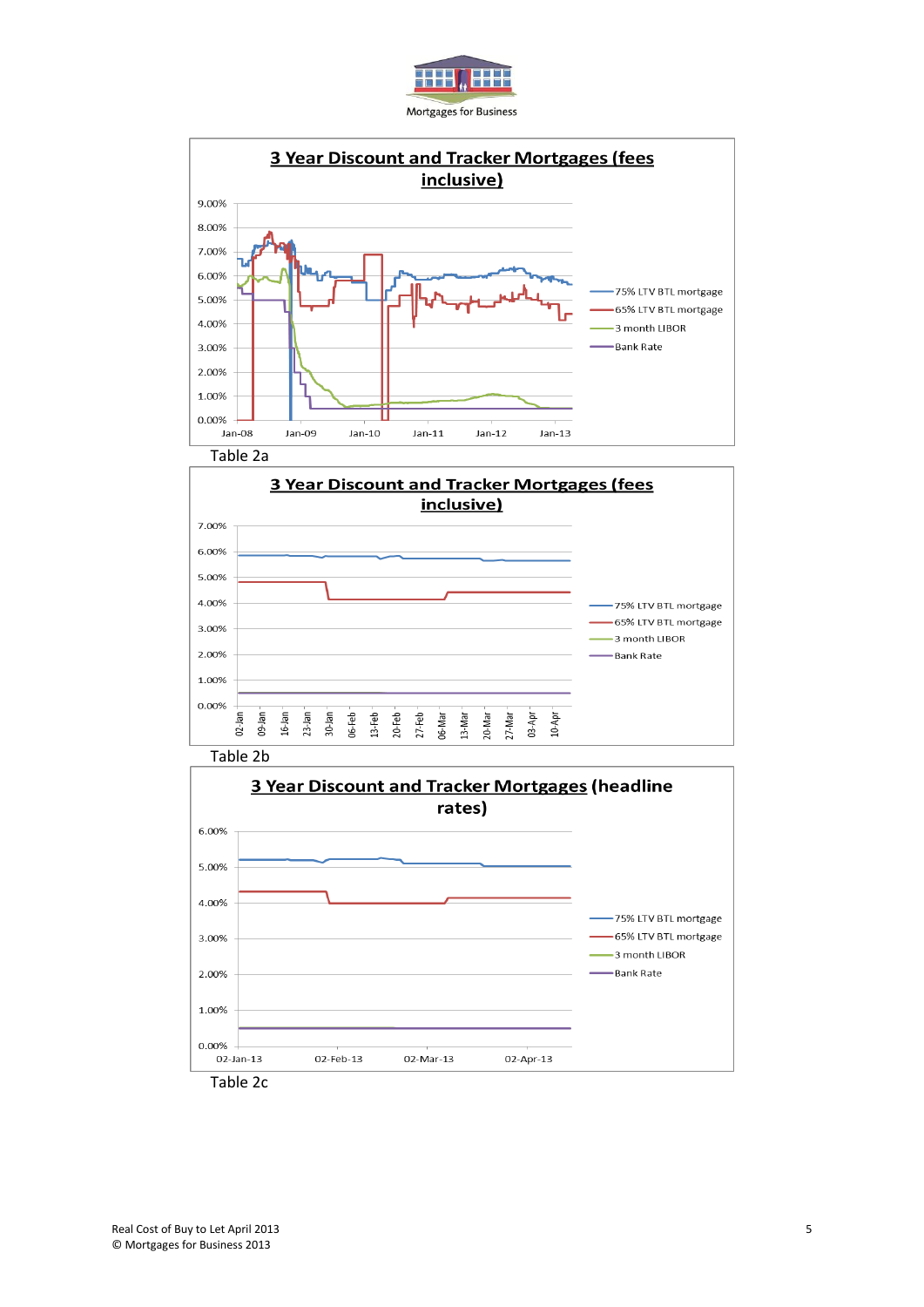





Table 3b

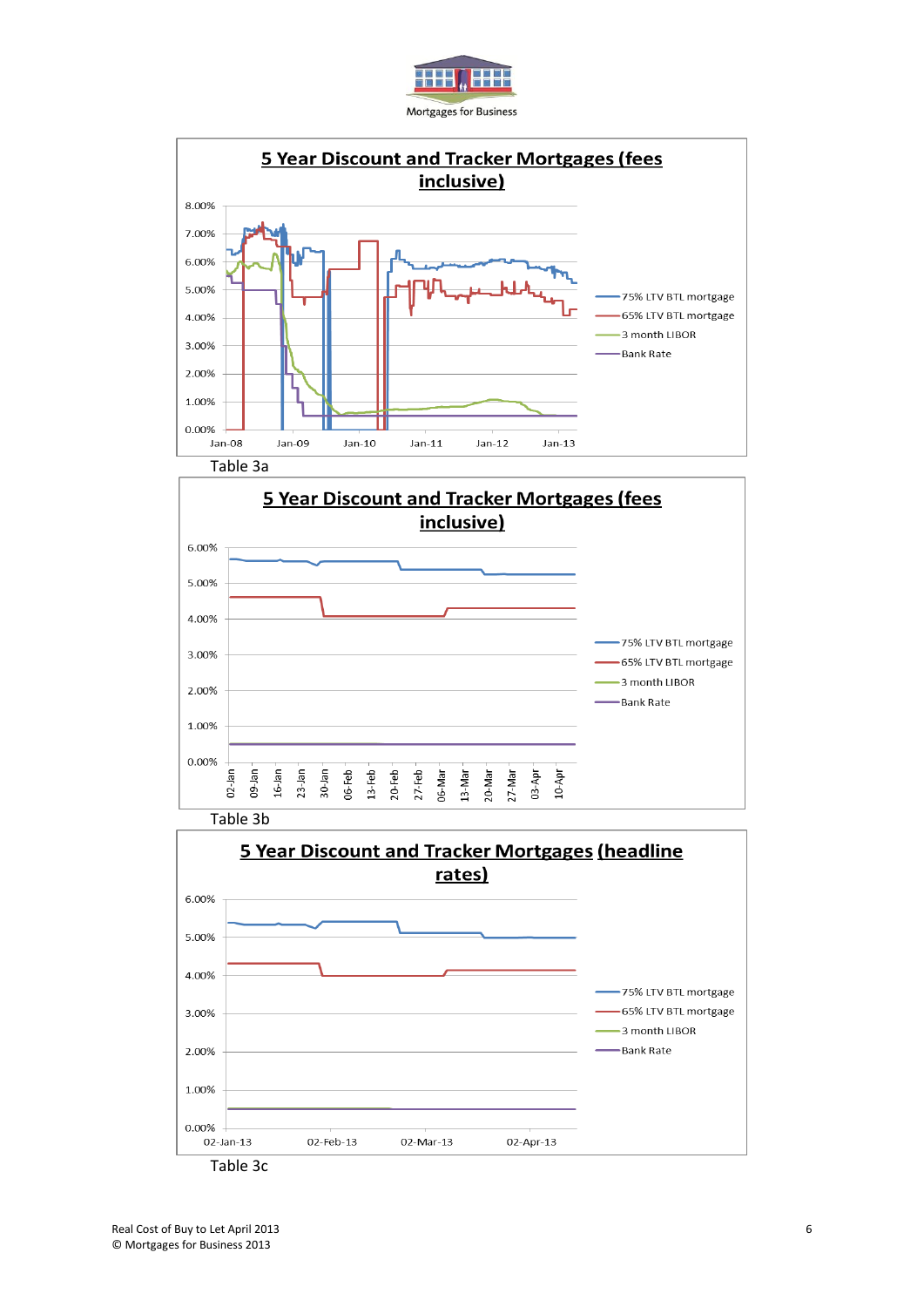





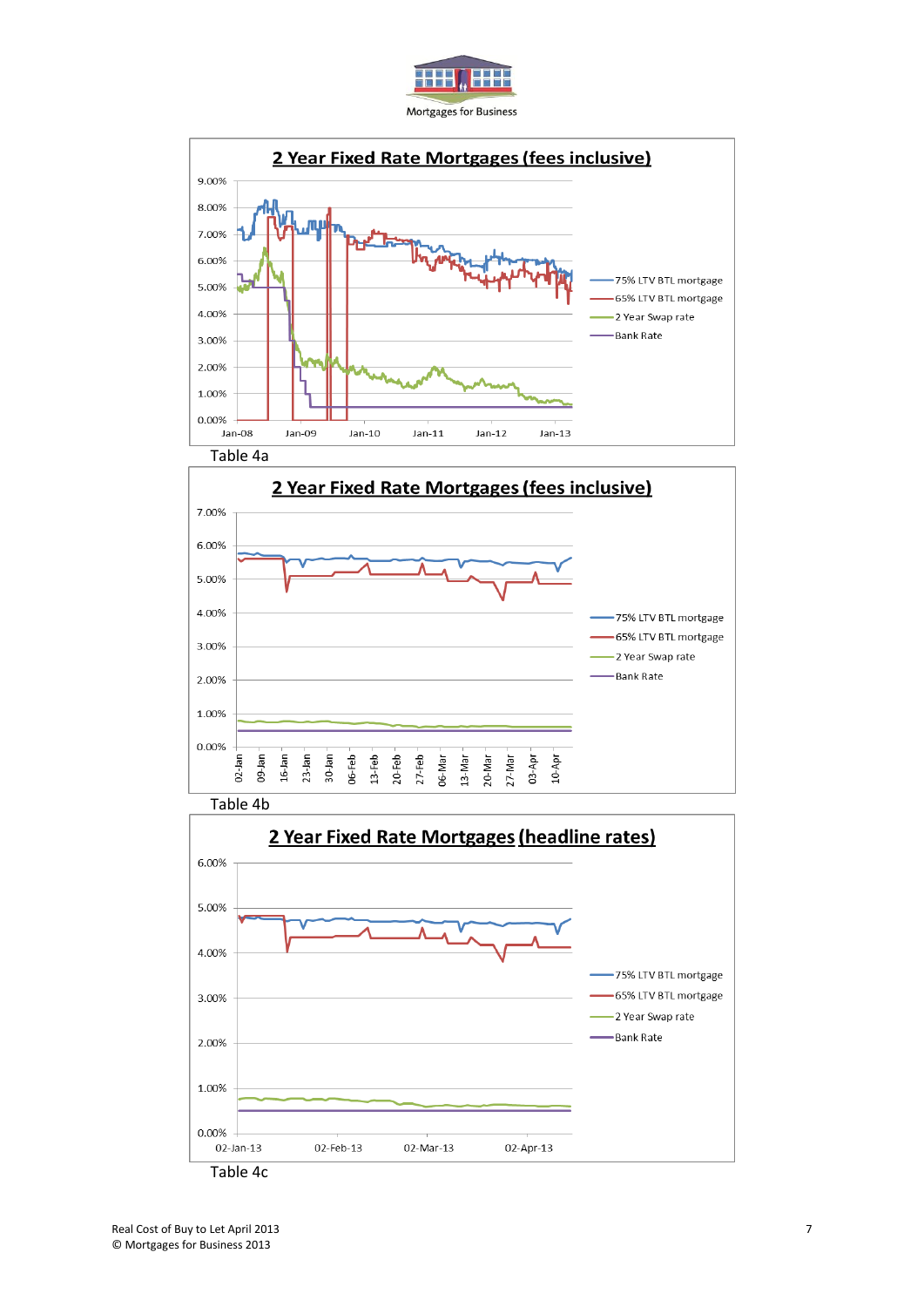





Table 5b

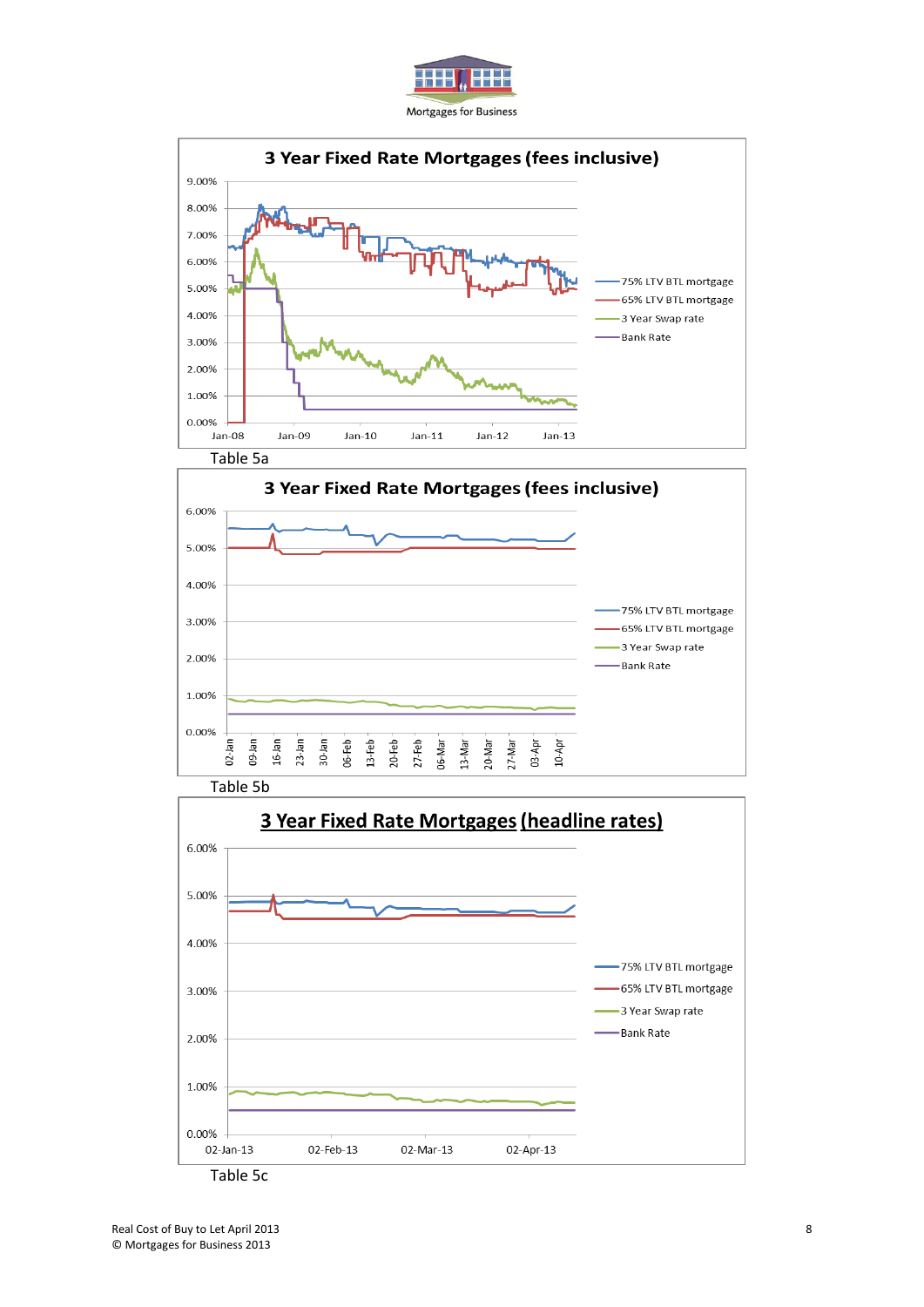





Table 6b

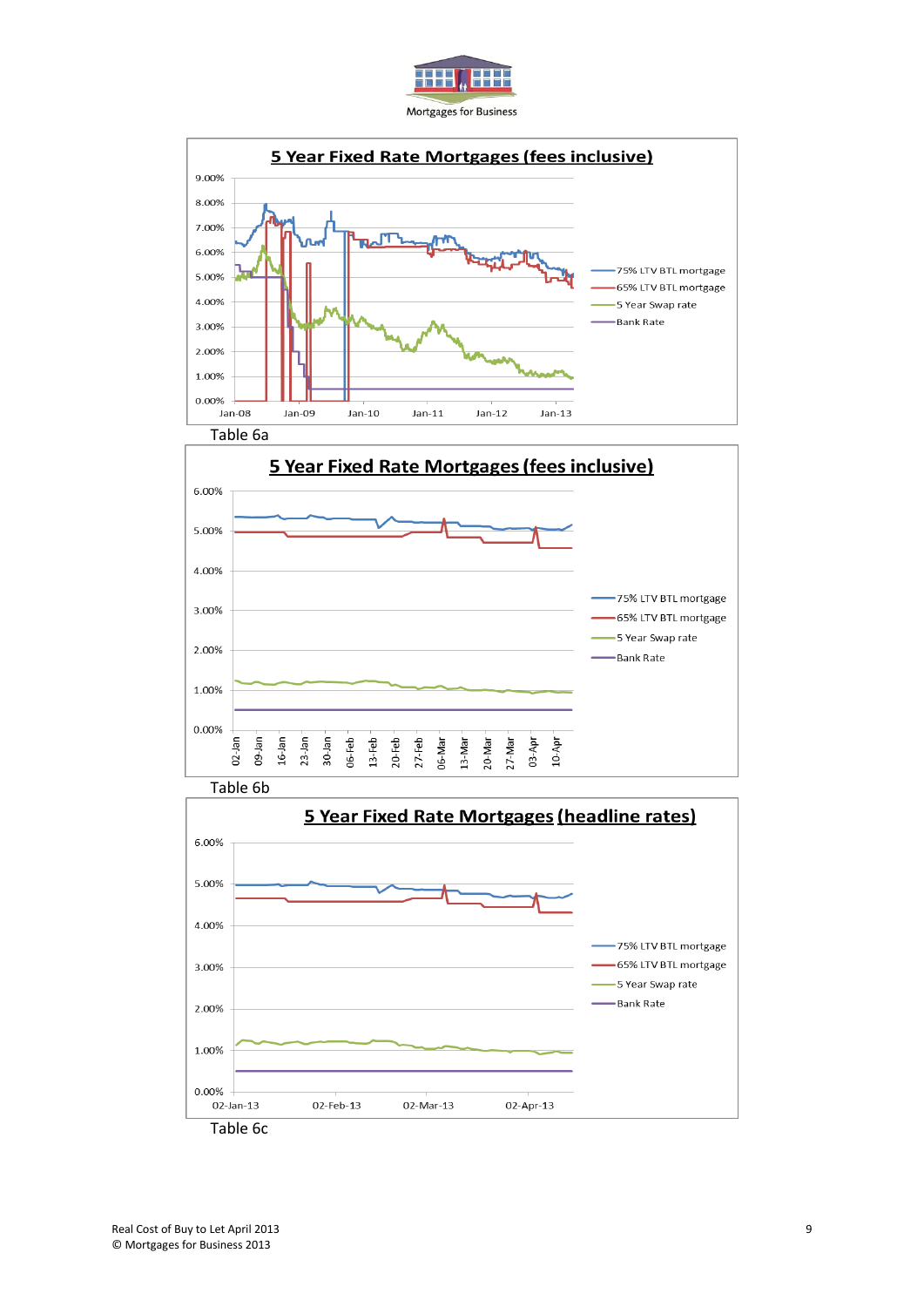